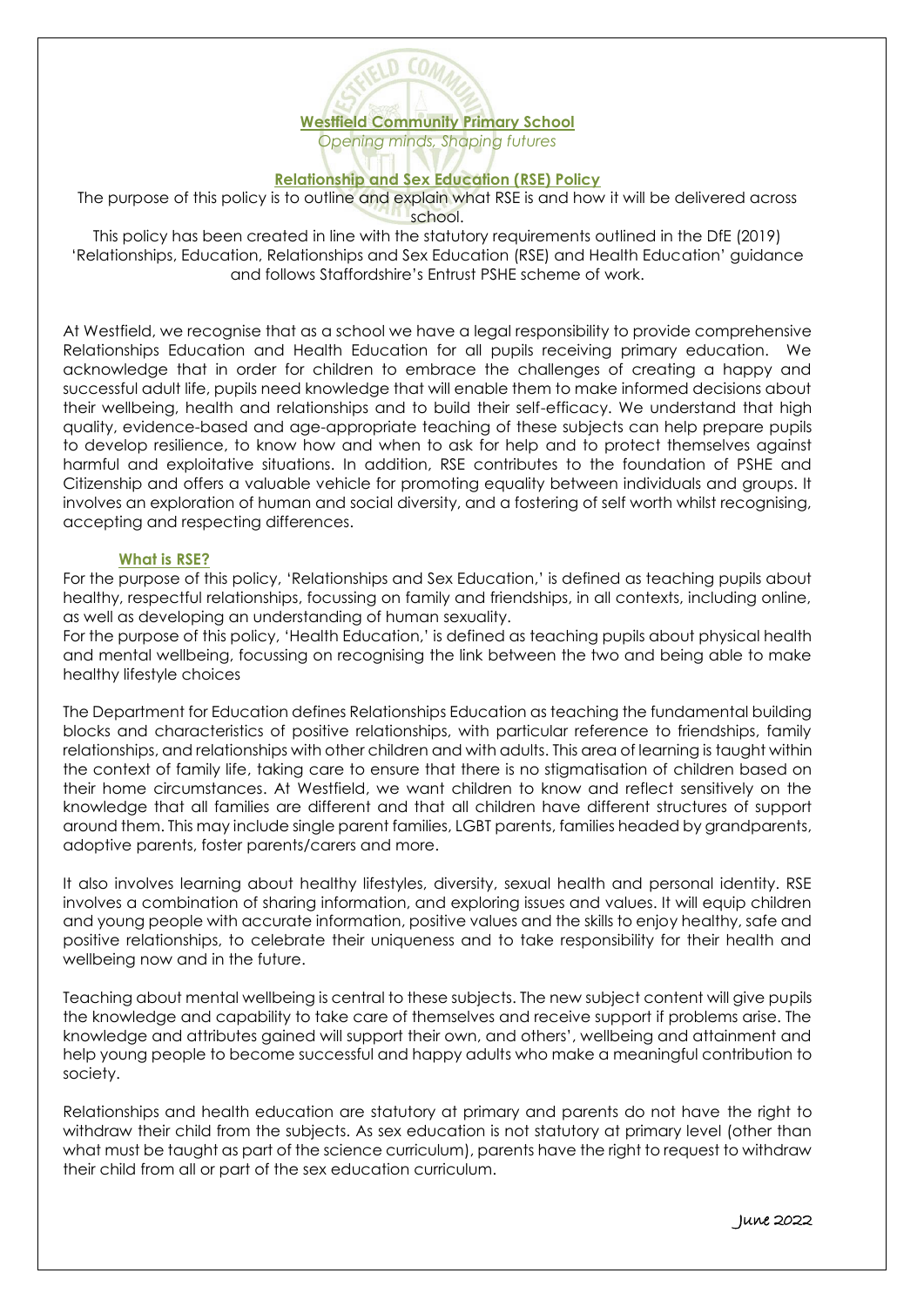The Department for Education continues to recommend that all primary schools have a sex education programme tailored to the age and maturity of the pupils. We, like many other schools already choose to teach some aspects of sex education and will continue to do so. Our key aim in providing RSE throughout the school is to safeguard our pupils. We are building the foundations of skills and knowledge that will be developed further at secondary level. In the age of information where children in primary school have access to the internet through mobile technology we believe it is better that children receive age appropriate answers from us than from their peers or the internet. We believe it is the duty of our school to give our young people the learning that will enable them to live safe, fulfilled and healthy lives. This includes ensuring that they have the skills to keep themselves safe from harm and develop positive and healthy relationships, free from exploitation pressure or abuse.

# **Values, aims and objectives:**

Through the teaching of RSE at our school, we aim to:

-Provide an inclusive learning environment, which is safe and empowering for everyone involved, based on the belief that bullying, prejudice and discrimination is unacceptable.

-Teach non-biased, accurate and factual information that is positively inclusive.

-Provide a framework in which sensitive discussions can take place.

-Help pupils to develop confidence in talking, listening and thinking about feelings and relationships.

-Help pupils to develop feelings of self-respect, build self-esteem, confidence and empathy, in order to value themselves and others.

-Help pupils to develop knowledge and understanding of positive and healthy relationships.

-Promote the spiritual, mental, social and cultural development of pupils.

-Prepare pupils for the opportunities, responsibilities and experiences of adult life.

-Promote critical awareness of differing attitudes and views presented through society, the media and peers to enable the nurturing of personal values based on respect.

-Teach pupils to understand how safe routines can reduce the spread of viruses.

-Teach pupils to recognise unsafe situations and be able to protect themselves and ask for help and support.

-Prepare pupils for puberty, and give them an understanding of sexual development and the importance of health and hygiene.

-Create a positive culture around issues of sexuality and relationships.

-Teach pupils the correct vocabulary to describe themselves and their bodies.

-Help pupils to understand reproduction and birth within the context of loving and caring relationships.

-Equip children, in accordance with the school's vision, with confidence and life skills to reach their full potential.

## **Delivering RSE**

RSE will be taught sensitively and inclusively, with respect to the backgrounds and beliefs of pupils and parents. The compulsory subject content will be accessible to all, regardless of gender, race or disability. It will be age appropriate and developmentally appropriate. RSE will be delivered in a factual, non-judgmental way ensuring that teachers provide a balanced approach that acknowledges the wealth of views and opinions of our community and teaches tolerance.

We will offer pupils a carefully planned programme from Staffordshire's Entrust PSHE Scheme. The scheme will be firmly embedded within the broader PSHE, Citizenship, and Science curriculum. Class teachers will use the scheme as a basis for their planning and lessons will be based on the needs of the children in the school with learning outcomes appropriate to pupils' age, ability and level of maturity. Teachers will plan in different ways and use a variety of teaching strategies to meet the needs of individuals. Lessons will be delivered within a safe, comfortable atmosphere and in a relaxed relationship between teacher and pupil.

## **Subject Content**

There are 3 strands within the new RSE curriculum – Relationships, Sex and Relationships and Health.

According to government guidance, by the end of Primary School, pupils should know the following: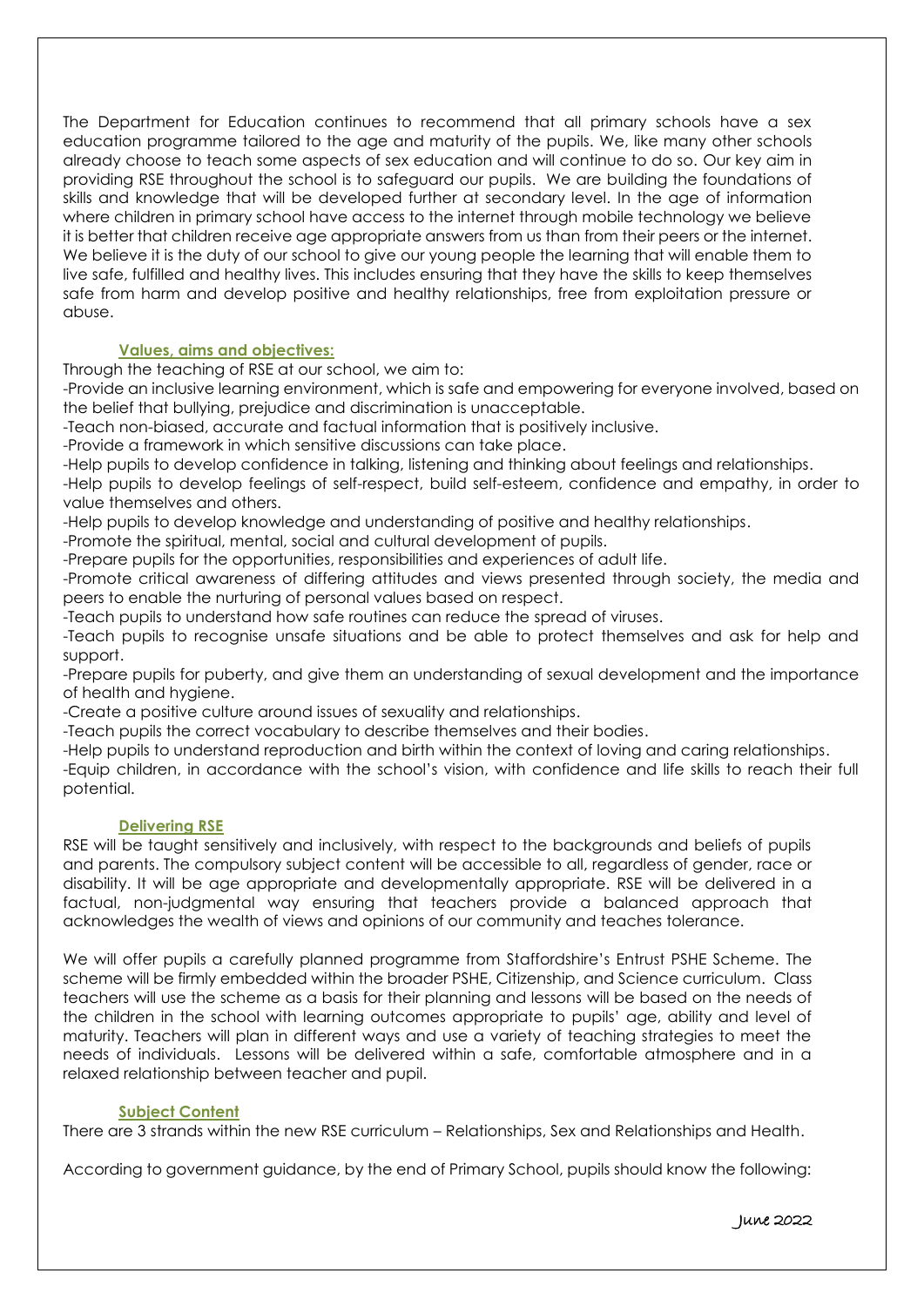| Families and<br>people who<br>care for me | Pupils should know:<br>• that families are important for children growing up because they can give love, security and<br>stability.<br>• the characteristics of healthy family life, commitment to each other, including in times of<br>difficulty, protection and care for children and other family members, the importance of spending<br>time together and sharing each other's lives.<br>• that others' families, either in school or in the wider world, sometimes look different from their<br>family, but that they should respect those differences and know that other children's families are<br>also characterised by love and care.                                                                                                                                                                                                                                                                                                                                                                                                                                                          |
|-------------------------------------------|-----------------------------------------------------------------------------------------------------------------------------------------------------------------------------------------------------------------------------------------------------------------------------------------------------------------------------------------------------------------------------------------------------------------------------------------------------------------------------------------------------------------------------------------------------------------------------------------------------------------------------------------------------------------------------------------------------------------------------------------------------------------------------------------------------------------------------------------------------------------------------------------------------------------------------------------------------------------------------------------------------------------------------------------------------------------------------------------------------------|
| Caring<br>friendships                     | Pupils should know:<br>• how important friendships are in making us feel happy and secure, and how people choose<br>and make friends.<br>• the characteristics of friendships, including mutual respect, truthfulness, trustworthiness, loyalty,<br>kindness, generosity, trust, sharing interests and experiences and support with problems and<br>difficulties.<br>• that healthy friendships are positive and welcoming towards others, and do not make others<br>feel lonely or excluded.<br>• that most friendships have ups and downs, and that these can often be worked through so that<br>the friendship is repaired or even strengthened, and that resorting to violence is never right.<br>• how to recognise who to trust and who not to trust, how to judge when a friendship is making<br>them feel unhappy or uncomfortable, managing conflict, how to manage these situations and<br>how to seek help or advice from others, if needed.                                                                                                                                                   |
| Respectful<br>relationships               | Pupils should know:<br>• the importance of respecting others, even when they are very different from them (for example,<br>physically, in character, personality or backgrounds), or make different choices or have different<br>preferences or beliefs.<br>• practical steps they can take in a range of different contexts to improve or support respectful<br>relationships.<br>• the conventions of courtesy and manners.<br>• the importance of self-respect and how this links to their own happiness.<br>• that in school and in wider society they can expect to be treated with respect by others, and<br>that in turn they should show due respect to others, including those in positions of authority.<br>about different types of bullying (including cyberbullying), the impact of bullying, responsibilities of<br>bystanders (primarily reporting bullying to an adult) and how to get help.<br>• what a stereotype is, and how stereotypes can be unfair, negative or destructive.<br>• the importance of permission-seeking and giving in relationships with friends, peers and adults. |
| Online<br>relationships                   | Pupils should know:<br>• that people sometimes behave differently online, including by pretending to be someone they<br>are not.<br>• that the same principles apply to online relationships as to face-toface relationships, including<br>the importance of respect for others online including when we are anonymous.<br>• the rules and principles for keeping safe online, how to recognise risks, harmful content and<br>contact, and how to report them.<br>• how to critically consider their online friendships and sources of information including awareness<br>of the risks associated with people they have never met.<br>• how information and data is shared and used online.                                                                                                                                                                                                                                                                                                                                                                                                               |
| <b>Being safe</b>                         | Pupils should know:<br>• what sorts of boundaries are appropriate in friendships with peers and others (including in a<br>digital context).<br>• about the concept of privacy and the implications of it for both children and adults; including<br>that it is not always right to keep secrets if they relate to being safe.<br>• that each person's body belongs to them, and the differences between appropriate and<br>inappropriate or unsafe physical, and other, contact.<br>• how to respond safely and appropriately to adults they may encounter (in all contexts, including<br>online) whom they do not know.<br>• how to recognise and report feelings of being unsafe or feeling bad about any adult.<br>• how to ask for advice or help for themselves or others, and to keep trying until they are heard,<br>• how to report concerns or abuse, and the vocabulary and confidence needed to do so.<br>• where to get advice e.g. family, school and/or other sources.                                                                                                                      |
| Mental                                    | Pupils should know:                                                                                                                                                                                                                                                                                                                                                                                                                                                                                                                                                                                                                                                                                                                                                                                                                                                                                                                                                                                                                                                                                       |
| wellbeing                                 | • that mental wellbeing is a normal part of daily life, in the same way as physical health.                                                                                                                                                                                                                                                                                                                                                                                                                                                                                                                                                                                                                                                                                                                                                                                                                                                                                                                                                                                                               |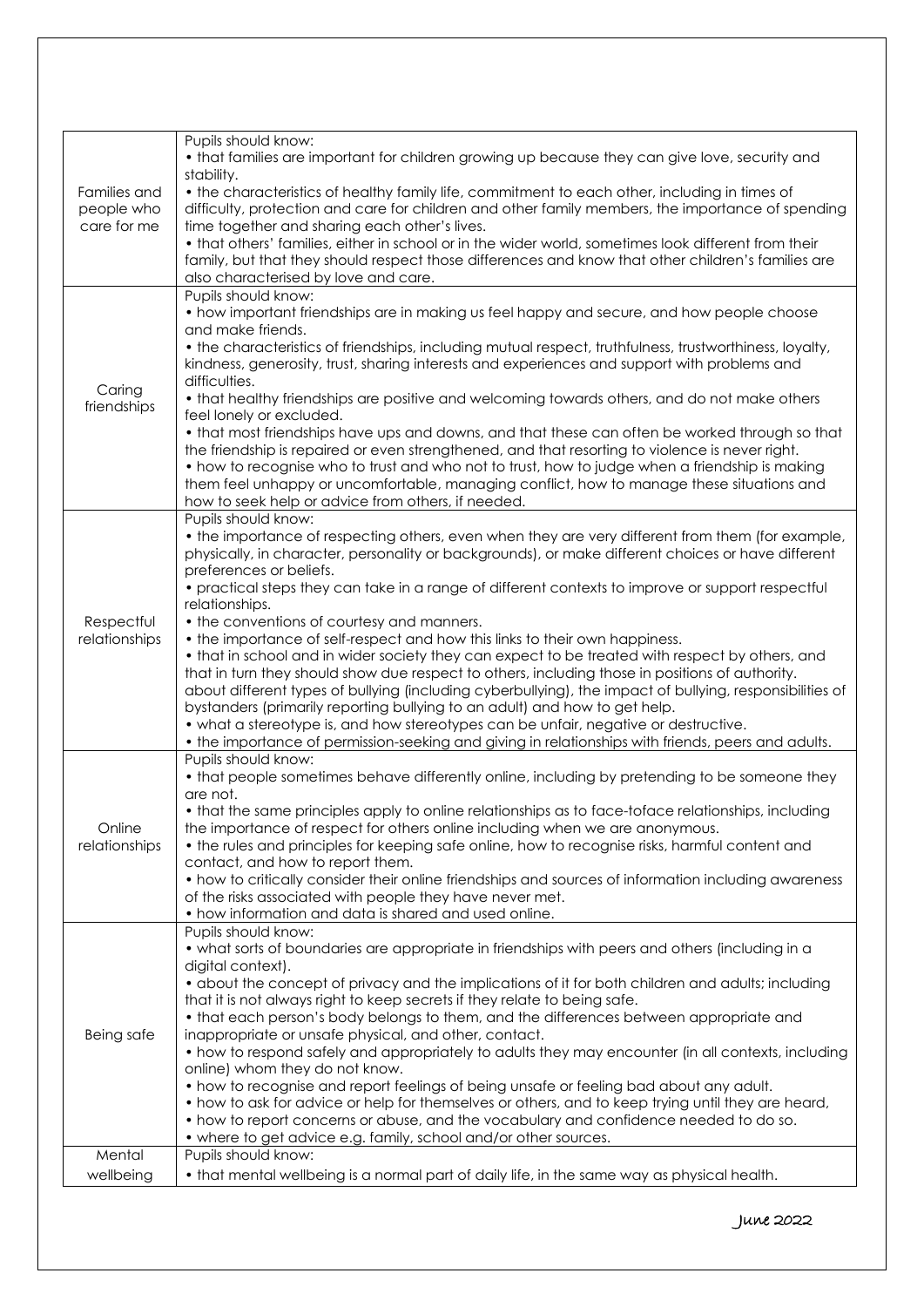|                                                                                                                                                           | • that there is a normal range of emotions (e.g. happiness, sadness, anger, fear, surprise,<br>nervousness) and scale of emotions that all humans experience in relation to different<br>experiences and situations.                                                                                                    |  |
|-----------------------------------------------------------------------------------------------------------------------------------------------------------|-------------------------------------------------------------------------------------------------------------------------------------------------------------------------------------------------------------------------------------------------------------------------------------------------------------------------|--|
|                                                                                                                                                           | • how to recognise and talk about their emotions, including having a varied vocabulary of words<br>to use when talking about their own and others' feelings.                                                                                                                                                            |  |
|                                                                                                                                                           | . how to judge whether what they are feeling and how they are behaving is appropriate and<br>proportionate.                                                                                                                                                                                                             |  |
|                                                                                                                                                           | • the benefits of physical exercise, time outdoors, community participation, voluntary and service-<br>based activity on mental wellbeing and happiness.                                                                                                                                                                |  |
|                                                                                                                                                           | • simple self-care techniques, including the importance of rest, time spent with friends and family<br>and the benefits of hobbies and interests.                                                                                                                                                                       |  |
|                                                                                                                                                           | · isolation and loneliness can affect children and that it is very important for children to discuss<br>their feelings with an adult and seek support.                                                                                                                                                                  |  |
|                                                                                                                                                           | • that bullying (including cyberbullying) has a negative and often lasting impact on mental<br>wellbeing.                                                                                                                                                                                                               |  |
|                                                                                                                                                           | • where and how to seek support (including recognising the triggers for seeking support),<br>including whom in school they should speak to if they are worried about their own or someone                                                                                                                               |  |
|                                                                                                                                                           | else's mental wellbeing or ability to control their emotions (including issues arising online).<br>• it is common for people to experience mental ill health. For many people who do, the problems                                                                                                                      |  |
|                                                                                                                                                           | can be resolved if the right support is made available, especially if accessed early enough.                                                                                                                                                                                                                            |  |
|                                                                                                                                                           | Pupils should know:<br>• that for most people the internet is an integral part of life and has many benefits.<br>• about the benefits of rationing time spent online, the risks of excessive time spent on electronic<br>devices and the impact of positive and negative content online on their own and others' mental |  |
| Internet                                                                                                                                                  | and physical wellbeing.<br>• how to consider the effect of their online actions on others and know how to recognise and                                                                                                                                                                                                 |  |
| safety and                                                                                                                                                | display respectful behaviour online and the importance of keeping personal information private.                                                                                                                                                                                                                         |  |
| harms                                                                                                                                                     | • why social media, some computer games and online gaming, for example, are age restricted.<br>• that the internet can also be a negative place where online abuse, trolling, bullying and                                                                                                                              |  |
|                                                                                                                                                           | harassment can take place, which can have a negative impact on mental health.                                                                                                                                                                                                                                           |  |
|                                                                                                                                                           | • how to be a discerning consumer of information online including understanding that                                                                                                                                                                                                                                    |  |
|                                                                                                                                                           | information, including that from search engines, is ranked, selected and targeted.                                                                                                                                                                                                                                      |  |
|                                                                                                                                                           | • where and how to report concerns and get support with issues online.<br>Pupils should know:                                                                                                                                                                                                                           |  |
|                                                                                                                                                           | • the characteristics and mental and physical benefits of an active lifestyle.                                                                                                                                                                                                                                          |  |
|                                                                                                                                                           | • the importance of building regular exercise into daily and weekly routines and how to achieve                                                                                                                                                                                                                         |  |
| Physical<br>health and                                                                                                                                    | this; for example walking or cycling to school, a daily active mile or other forms of regular,                                                                                                                                                                                                                          |  |
| fitness                                                                                                                                                   | vigorous exercise.                                                                                                                                                                                                                                                                                                      |  |
|                                                                                                                                                           | • the risks associated with an inactive lifestyle (including obesity).                                                                                                                                                                                                                                                  |  |
|                                                                                                                                                           | • how and when to seek support including which adults to speak to in school if they are worried<br>about their health                                                                                                                                                                                                   |  |
|                                                                                                                                                           | Pupils should know:                                                                                                                                                                                                                                                                                                     |  |
|                                                                                                                                                           | • what constitutes a healthy diet (including understanding calories and other nutritional content).                                                                                                                                                                                                                     |  |
| Healthy                                                                                                                                                   | • the principles of planning and preparing a range of healthy meals.                                                                                                                                                                                                                                                    |  |
| eating                                                                                                                                                    | • the characteristics of a poor diet and risks associated with unhealthy eating (including, for<br>example, obesity and tooth decay) and other behaviours (e.g. the impact of alcohol on diet or                                                                                                                        |  |
|                                                                                                                                                           | health).                                                                                                                                                                                                                                                                                                                |  |
| Drugs,                                                                                                                                                    | Pupils should know:                                                                                                                                                                                                                                                                                                     |  |
| alcohol and<br>• the facts about legal and illegal harmful substances and associated risks, including smoking,<br>tobacco<br>alcohol use and drug-taking. |                                                                                                                                                                                                                                                                                                                         |  |
|                                                                                                                                                           | Pupils should know:                                                                                                                                                                                                                                                                                                     |  |
| Health and<br>prevention                                                                                                                                  | • how to recognise early signs of physical illness, such as weight loss, or unexplained changes to<br>the body.                                                                                                                                                                                                         |  |
|                                                                                                                                                           | • about safe and unsafe exposure to the sun, and how to reduce the risk of sun damage,<br>including skin cancer.                                                                                                                                                                                                        |  |
|                                                                                                                                                           |                                                                                                                                                                                                                                                                                                                         |  |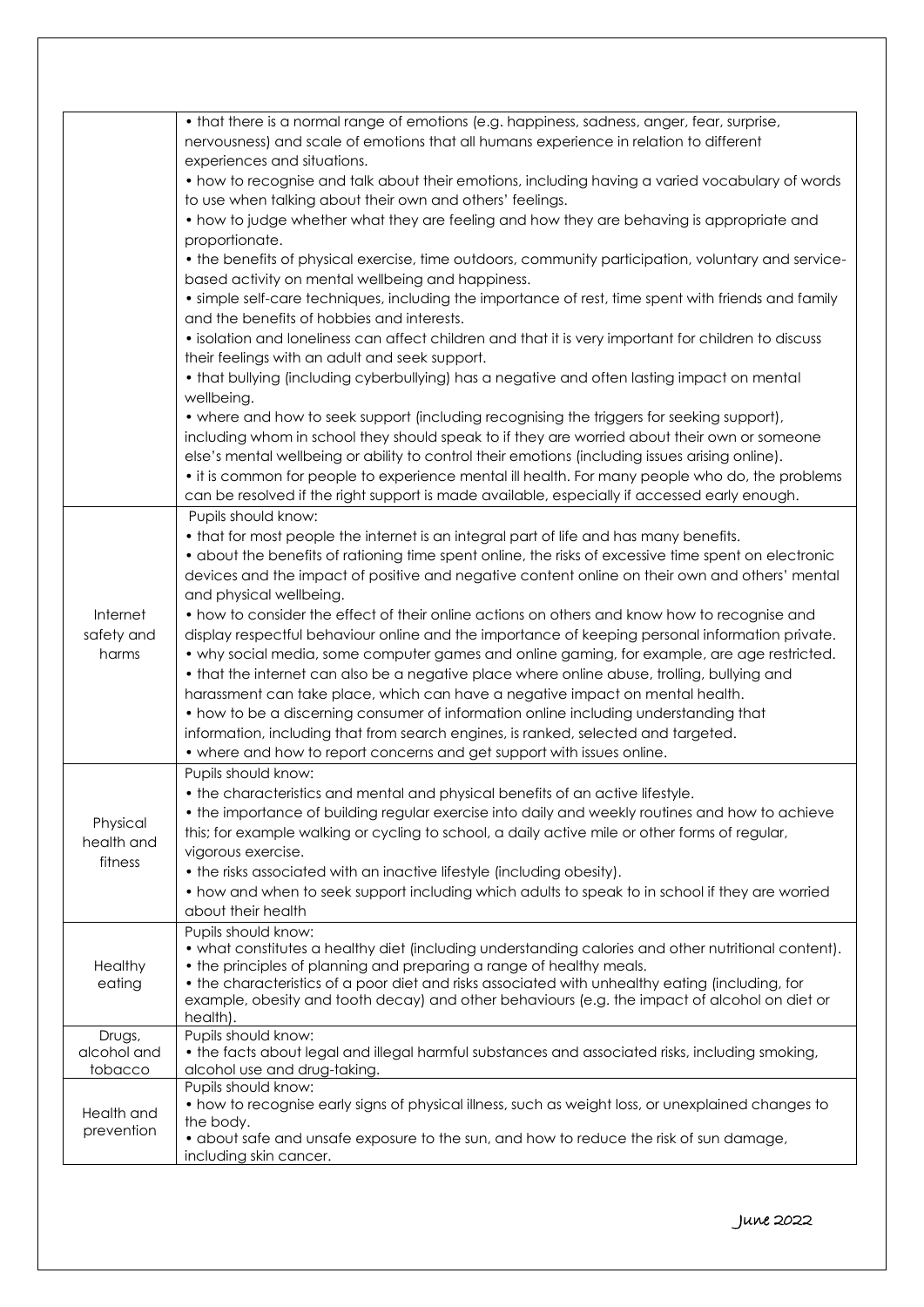|                                | • the importance of sufficient good quality sleep for good health and that a lack of sleep can<br>affect weight, mood and ability to learn. |
|--------------------------------|---------------------------------------------------------------------------------------------------------------------------------------------|
|                                | • about dental health and the benefits of good oral hygiene and dental flossing, including regular<br>check-ups at the dentist.             |
|                                | • about personal hygiene and germs including bacteria, viruses, how they are spread and<br>treated, and the importance of handwashing.      |
|                                | • the facts and science relating to allergies, immunisation and vaccination.                                                                |
|                                | Pupils should know:                                                                                                                         |
| Basic first aid                | • how to make a clear and efficient call to emergency services if necessary.                                                                |
|                                | • concepts of basic first-aid, for example dealing with common injuries, including head injuries.                                           |
| Changing<br>adolescent<br>body | Pupils should know:                                                                                                                         |
|                                | • key facts about puberty and the changing adolescent body, particularly from age 9 through to                                              |
|                                | age 11, including physical and emotional changes.                                                                                           |
|                                | • about menstrual wellbeing including the key facts about the menstrual cycle.                                                              |

At Westfield, we follow Staffordshire's Entrust PSHE scheme, which is divided up into year groups and six topic areas are covered each year. The scheme is progressive, building the children's knowledge, understanding and skills year on year.

The six topics in the scheme are:-

- Me and my School
- Me and my Relationships
- Happy and Healthy Me
- Me and my Safety
- Me and Other People
- Me in the World

It is important to stress that children will be taught in an age-appropriate way. Ensuring children treat each other with kindness, consideration and respect is our number one priority.

The scheme provides a gentle introduction to some key RSE themes in Reception, Year 1, 2 and 3. Children are introduced to the words 'penis' and 'vulva' to describe the private areas of their body and are given key safety messages around safe and unsafe touches and who can help them. They also look at differences between boys and girls, families and hygiene. From Year 4 we start to teach about puberty as some children may start to experience some of the physical or emotional changes. This learning is built upon in Years 5 and 6.

The following table summarises the main RSE content in the Entrust Scheme of work:

| Year           | <b>Theme</b>                      | <b>Key concepts</b>                                                                                       | <b>Vocabulary</b>                                                                                                                                                                         |
|----------------|-----------------------------------|-----------------------------------------------------------------------------------------------------------|-------------------------------------------------------------------------------------------------------------------------------------------------------------------------------------------|
| <b>FS</b>      | Me and my<br>Relationships        | Friends<br>Families                                                                                       | Friend, like, sharing, caring, listening,<br>understanding, fun, family, different, same,<br>mum, dad, step mum, step dad, brother,<br>sister, grandparent, auntie, uncle, cousin         |
|                | Happy and Healthy<br>Me           | Parts of the body<br>Changes from baby to adult<br>What can we do now and what can<br>we do in the future | Head, neck, shoulders, arms, hands, fingers,<br>legs, feet, toes, face, eyes, nose, mouth, ears,<br>teeth, hair, knee elbow, child, teenager,<br>elderly, change, needs, grow and develop |
|                | Me and My<br><b>Relationships</b> | <b>Types of families</b><br>Special people<br>Friends<br>Making choices                                   | Family, relationship, different, similar, respect,<br>care, love, look after<br>like, trust, share, listen, help, talk, kind,<br>good friend and choice                                   |
| $\overline{2}$ | Happy and Healthy<br>Me           | Parts of the body<br>Germs and diseases                                                                   | Nipples, vulva, penis, testicles, clean, dirty,<br>hygiene, washing, infection, disease, germ,<br>spread, catch, illness, stop, cover, nurse,<br>doctor and pharmacist                    |
|                | Me and My<br>Relationships        | Getting on with others<br>Dealing with conflict<br>Teasing and bullying<br>Changing relationships         | Behaviour, affect, others, sharing, taking turns,<br>helping, rules, fair, unfair, right, wrong, kind,<br>unkind, special, change, loss, happy, sad,<br>angry, remember, talk and share   |
|                | Me and My Safety                  | Keeping safe in relation to people<br>Surprises and secrets                                               | Safe, unsafe, comfortable, uncomfortable,                                                                                                                                                 |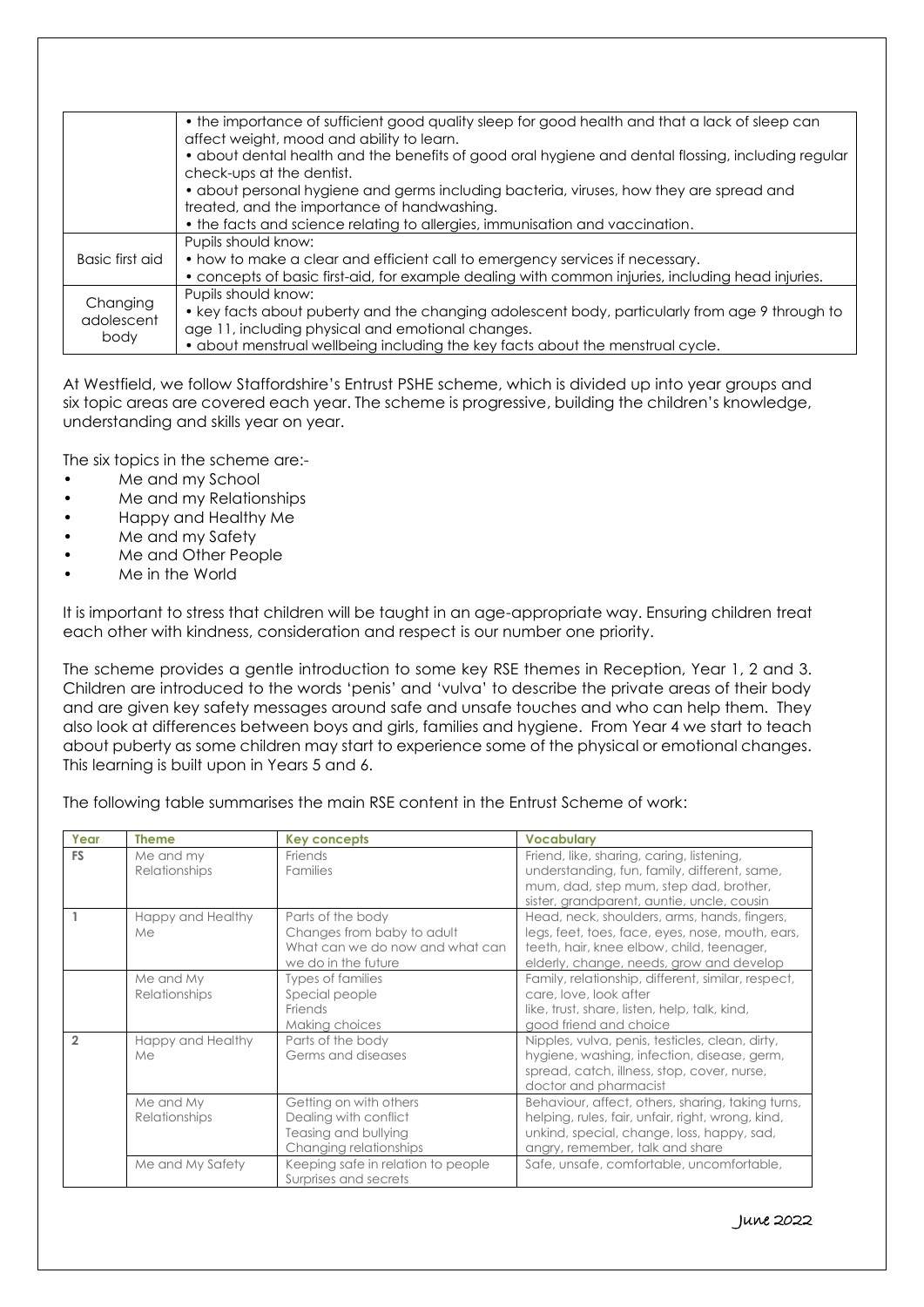|          |                            |                                                                                                                                                                                                                                                          | acceptable, unacceptable, secret, surprise,<br>tell, no and stop                                                                                                                                                                                                                                                                                                                                                |
|----------|----------------------------|----------------------------------------------------------------------------------------------------------------------------------------------------------------------------------------------------------------------------------------------------------|-----------------------------------------------------------------------------------------------------------------------------------------------------------------------------------------------------------------------------------------------------------------------------------------------------------------------------------------------------------------------------------------------------------------|
|          | Me and Other People        | Differences between boys and girls<br>(not physical)<br>Gender stereotypes<br>Stonewall - Same Love Different<br><b>Families</b>                                                                                                                         | Boy, girl, male, female, family, same, different<br>and similar                                                                                                                                                                                                                                                                                                                                                 |
| 3        | Me and My<br>Relationships | Differences between boys and girls<br>(physical, emotional and social)<br>Families<br>Choices<br>Friendships<br>Arguments<br>Choices and influences                                                                                                      | Knee, elbow, shoulder, wrist, ankle, stomach,<br>heart, lungs, brain, tongue<br>penis, testicles, breasts, vulva, vagina, womb,<br>male, female, boy, girl, changes, physical,<br>emotional, social, teenager, family, parent,<br>carer, partner, mum, dad, grandparents, step<br>mum and step dad                                                                                                              |
|          | Me and My Safety           | Physical contact - acceptable and<br>not acceptable<br>Dealing with physical contact<br>NSPCC PANTs resource                                                                                                                                             | Acceptable, unacceptable, depends,<br>worried, hurt, upset, tell, good secret, bad<br>secret and surprise,                                                                                                                                                                                                                                                                                                      |
| $\Delta$ | Happy and Healthy<br>Me    | Illness<br>Spread of disease                                                                                                                                                                                                                             | Bacteria, virus, germs III, unwell, spread stop<br>and hygiene                                                                                                                                                                                                                                                                                                                                                  |
|          | Me and My<br>Relationships | Life cycles in animals<br>Changes experienced<br>Introduction to puberty<br>Feelings and emotions<br>Good and bad touches<br>Private parts<br>Scenarios around physical contact<br><b>Bad secrets</b><br>Loss<br>Violence in relationships               | Life cycle, grow, change, mature, develop<br>puberty, body processes, inevitable,<br>grow, bigger, taller, heavier, stronger,<br>change, developing, feelings, emotions,<br>moods, relationships, safe, unsafe,<br>comfortable, uncomfortable, private,<br>acceptable, unacceptable<br>feelings, lost, separated, died, relief, regret,<br>remember, support, share, violence, enemy<br>and responsibility      |
|          | Me and My Safety           | Hazards online including relationships<br>on line                                                                                                                                                                                                        | On line, passwords, personal information,<br>CEOP button and secret                                                                                                                                                                                                                                                                                                                                             |
| 5        | Me and My<br>Relationships | Changes in boys and girls<br>Menstruation/Periods<br>Realities and myths about periods<br>Provision in school for periods<br>Gender stereotypes<br>Hygiene<br>Relationships<br>Love<br>What makes a good partner?<br>Unhealthy relationships<br>Pressure | Puberty, menstruation (period), ovary, ovum,<br>fallopian tubes, womb, vagina, labia, vulva,<br>clitoris, breasts, monthly, sanitary towels,<br>tampons, stereotype, gender, individuals,<br>expectations, discrimination, change,<br>personal hygiene, hormones, bacteria, sweat,<br>perspire, greasy, odour, toiletries, relationships,<br>love, partner, marry, marriage, secret, risk and<br>responsibility |
| 6        | Me and My<br>Relationships | Concerns and worries<br>NSPCC – In the Know                                                                                                                                                                                                              | Puberty and feelings                                                                                                                                                                                                                                                                                                                                                                                            |
|          | Happy and Healthy<br>Me    | Internal sexual organs<br>Menstruation<br>Conception<br>Gender stereotypes                                                                                                                                                                               | Puberty, emotional, physical, social,<br>compromise, negotiate, reproductive organs,<br>cervix, bladder, scrotum, sperm duct, urethra,<br>sperm, egg, sexual intercourse, womb, penis,<br>vagina, hips, testicles, baby, periods, breasts<br>and ovaries                                                                                                                                                        |

Some elements of RSE are delivered through the Science National Curriculum:

-Early Years Foundation Stage children learn about life cycles. Through on-going personal, social and emotional development they develop the skills to form relationships and think about relationships with others.

-In Key Stage 1 children learn:

- •That animals including humans, move, feed, grow and use their senses and reproduce.
- •To recognise and compare the main external parts of the bodies of humans.
- •That humans and animals can reproduce offspring and these grow into adults.
- •To recognise similarities and differences between themselves and others.
- •To treat others with sensitivity.

In Key Stage 2 children learn: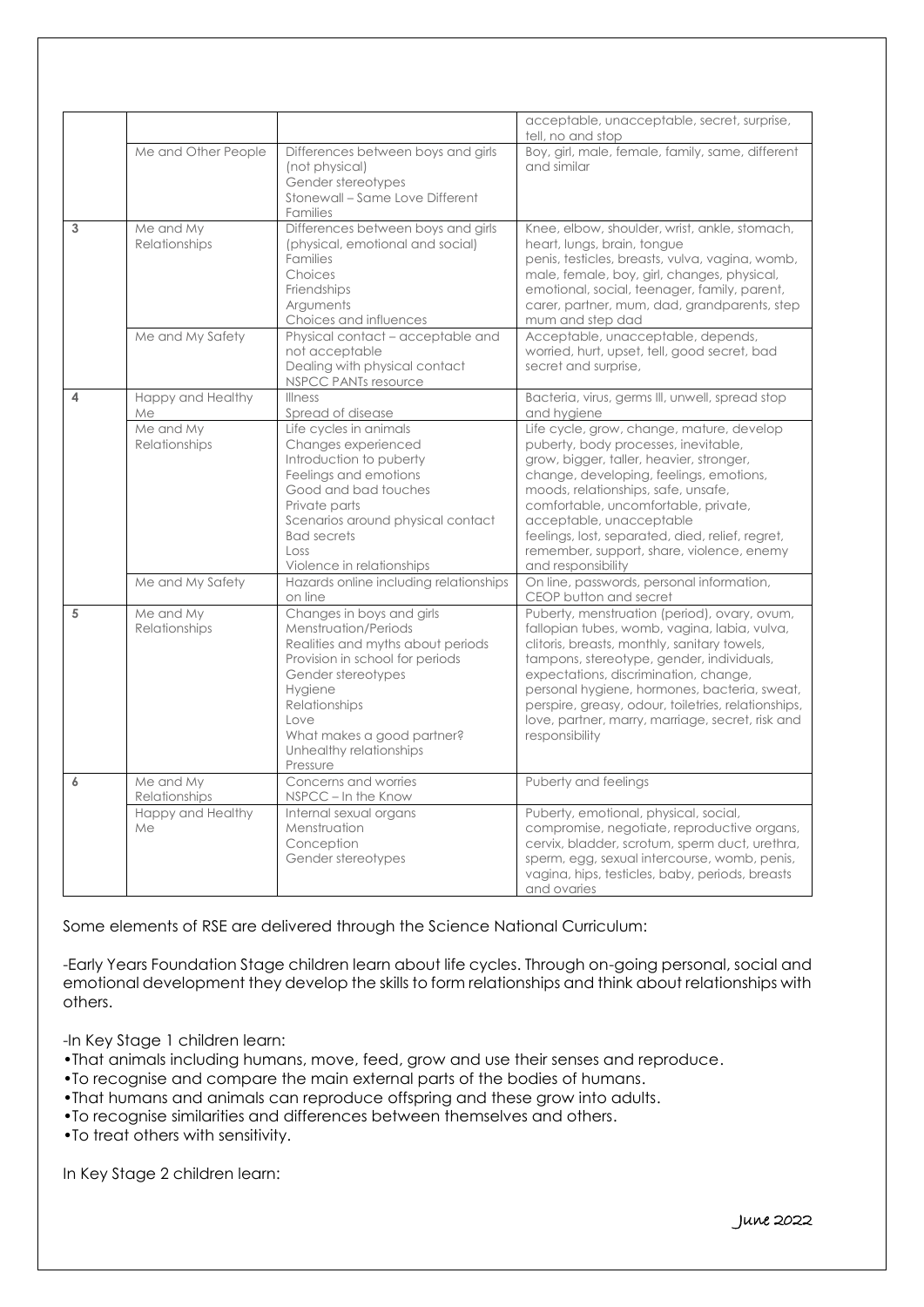•That the life processes common to humans and other animals including nutrition, growth and reproduction.

•About the main stages of the human life cycle.

### **Answering Children's Questions**

We are aware that children are likely to have many questions that may occur at any time. Children tend to ask whatever is on their mind. We see this as a positive point and a sign that we have created a safe environment where children feel empowered to feed their natural curiosity and learn about themselves, their bodies and the world around them. We believe children should be able to ask questions without judgement and if children do ask a question, they are best off receiving honest, open answers from safe adults in their lives. If ignored they merely build unnecessary barriers, leaving children to seek their answers from less reliable or non-child friendly sources.

Teachers will reply to and answer questions sensitively, openly, honestly, scientifically and factually without relying on their own personal beliefs. They will ensure that balanced information is provided which will take into account different views and avoid any negative impressions. Teachers will not be expected to answer personal questions about themselves or to ask direct personal questions that could make either party vulnerable.

If a child asks an explicit or difficult question, staff will answer appropriately in accordance with RSE learning intentions. Teachers may suggest that questions raised outside these guidelines should be discussed with an adult at home or someone whom the child trusts. In some circumstances, questions which teachers feel uncertain about answering should be discussed with a senior member of staff and, where appropriate, answered at a later date. Consideration should always be given to religious or cultural factors, and to parents' wishes before questions are answered.

### **Confidentiality and Safeguarding:**

When teaching any sensitive topic such as RSE, which deals with family life, safe and appropriate touching, personal body parts and healthy relationships, we recognise the potential to uncover incidents of abuse through children's disclosures.

A trusting relationship between pupils and staff is an important aspect of effective RSE, however it is important for pupils to understand that staff cannot maintain absolute confidentiality. Children will be informed that confidential disclosures cannot necessarily be kept.

All members of staff who deliver RSE lessons, have statutory training around safeguarding children and are all aware of our school's safeguarding policy and procedures in the case of a disclosure or suspicion of a safeguarding concern.

Westfield has a zero-tolerance approach to bullying. We aim to foster a culture based on mutual respect and understanding for one another. Any bullying incidents caused as a result of the relationships, sex and health education programme, such as those relating to sexual orientation, will be dealt with as seriously as other bullying incidents within the school.

#### **Parents and parental rights to withdraw:**

We believe that successful teaching around RSE can only take place when parents and school work together. Especially, considering we both want children to grow up safe and happy in healthy relationships, with the ability to manage their emotions and speak up when they feel unsafe. Therefore, we are committed to working together with parents.

We recognise the importance of parents knowing about the content of the lessons so they can carry on the conversations at home and have an opportunity to talk to their children about their own families, beliefs and values.

Parents do not have the right to withdraw their children from relationships education. Parents have the right to withdraw their children from the (non-statutory/non-science) components of sex education within RSE covered in Year 5 and Year 6. Should a parent decide that they do not wish their child to take part in any of these lessons, we would ask that they first speak to the class teacher to discuss their concerns. Our teachers will happily show parents all the teaching material and context of any of our lessons and explain the reasons why any material is included in the programme. We will also highlight that whilst parents have the right to withdraw their child from these lessons, they do not have the right to withdraw other children from receiving these lessons. We believe it is better